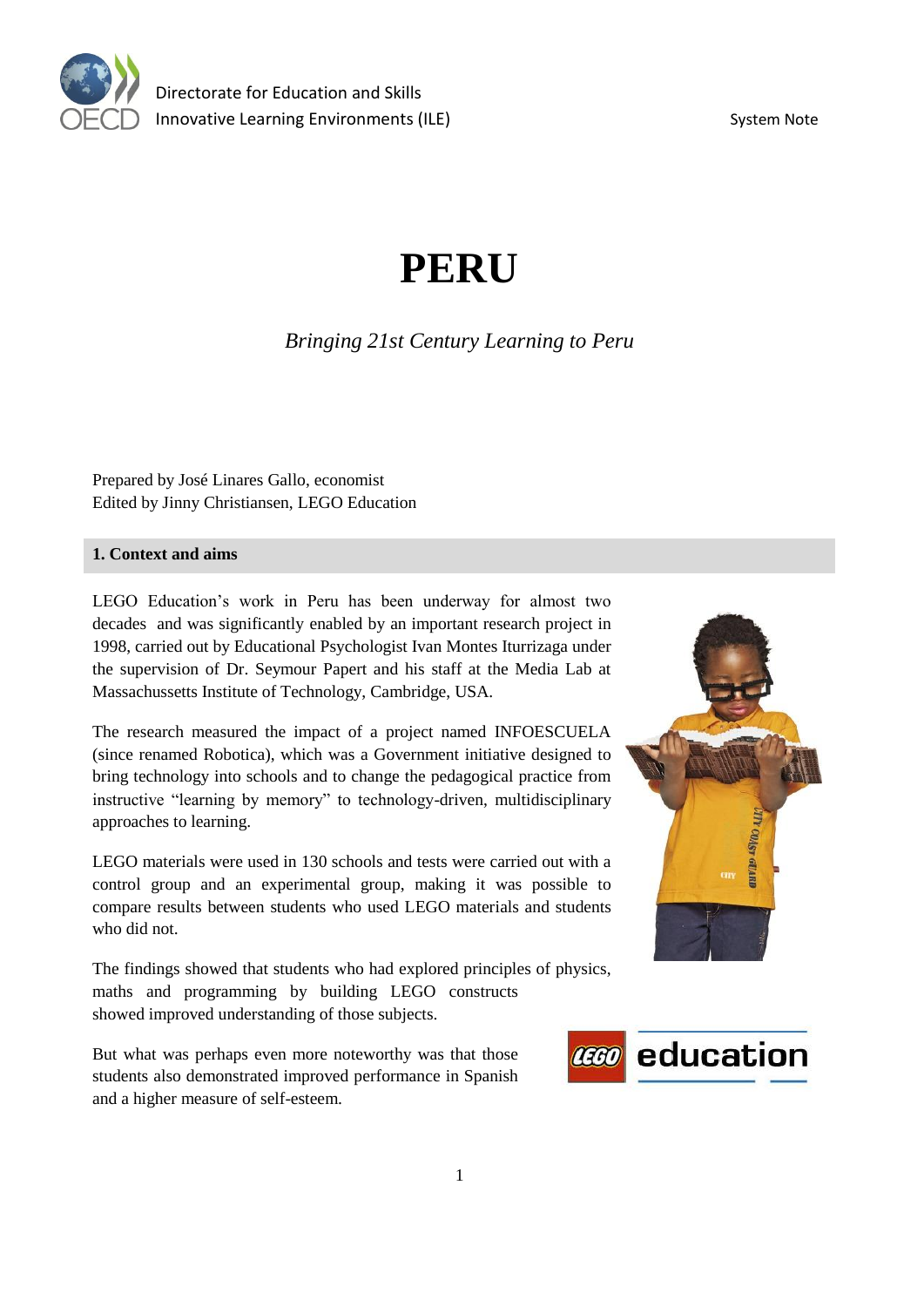

Since 1998 LEGO Education's partner in Peru 1ST Wernher van Braun has continued to campaign for more effective pedagogy and improved standards in teaching science and technology, through the use of hands-on resources.

In 2009 this work was furthered strengthened when the Peruvian Ministry of Education joined the One Laptop Per Child, OLPC, project and put out a tender to companies to develop appropriate teaching resources for those pcs. Part of the requirements was to design a student centred pedagogical approach to science and environment education, with focus on inquiry.

LEGO Education set about developing a simple robotics program for primary school students and subsequently won the tender.

At the same time the ministry also gained assistance from the Inter-American Development Bank, IDB, to research and validate the approach and the impact on science and environment education.

In September 2012 IDB presented initial findings of a pilot study, which examined not just the LEGO Education program, but also other initiatives designed to address human and environmental science and maths teaching.

This latest quantitative research, although different from the initial 1998 research in its nature, adds more evidence to the proposition that hands-on learning has a direct and measurable impact on student performance in core subjects. Section 4 of this report documents those findings in more detail.

Meanwhile, there is another important theme that emerges consistently from research; that success is not just down to hands-on, experiential learning, but it is also largely influenced by the skills and confidence of the teachers.

Interestingly Papert also touched on this in 1998 when he commented in the introductory paragraphs of the research report:

"An essential component of excellence in educational practice is a large dose of personal creativity by the educators. This means that every educator should also be a theorist and innovator. What I would really like to do is to discuss the many ways in which this project could provide a context for teachers as well as students to learn creatively."

The most recent pilot study suggests that it is not simply a question of providing engaging, hands-on resources, but also of managing systematic implementation of new methods and materials through teacher training.

The real task might be to change mindsets and build confidence in the teacher population so that they adopt new technologies in a way that ensures that their students become effective learners through experience – learning by making, learning by doing.

This is certainly not unique to Peru. The rapid development of digital technology is having a major impact on teachers and eacher training and support is likely to become a key success factor in delivering engaging and relevant education for the  $21<sup>st</sup>$  century.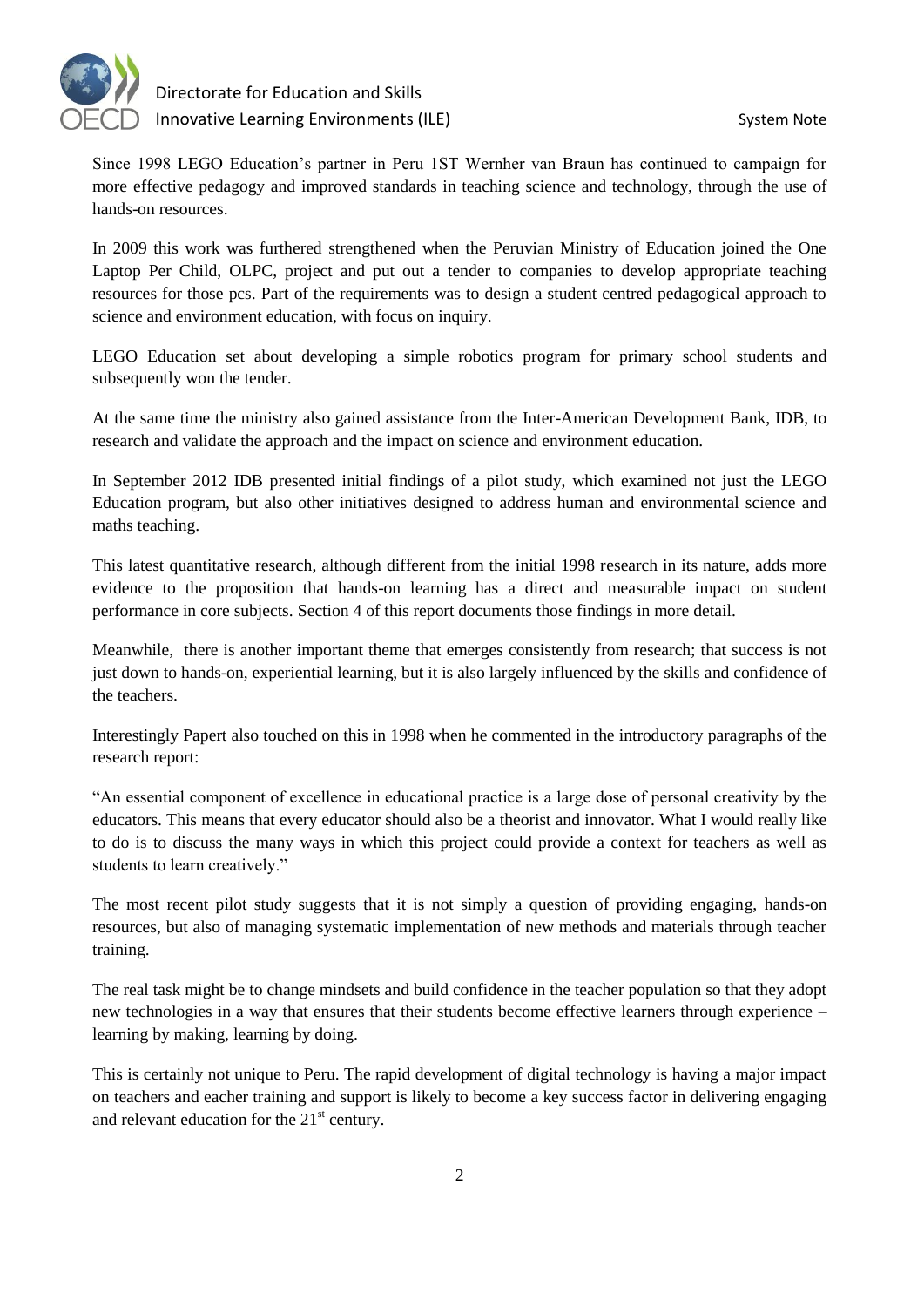

So it is interesting to look toward developing countries such as Peru, because as Papert said in a letter to the Peruvian MoE in 1998: "Seeing educational excellence in developing countries encourages me in my belief that at the end of the day it will be countries that proudly see themselves as driven by a need and a desire for development that will lead the shaping of the learning environment of the digital age."



#### **2. The project expands**

The research into INFOESCUELA resulted in an ongoing expansion of the use of computers and LEGO® materials by about 100 primary and secondary schools each year up to 2009.

The desired impact however was often limited because schools typically had too few resources for students, and teachers lacked the training and confidence needed to really embrace and teach science and technology.

So when the One Laptop Per Child, OLPC, program entered Peru, a welcome opportunity arose for the Government to considerably expand its efforts to raise the standards of education at a national level. The Government initiated a tender program to find partners able to develop relevant educational content for the pcs.

With the support of 1ST Wernher van Braun, LEGO Education entered the tender program. It meant the company should develop a primary school robotics solution that would be compatible with OLPC.

The result was **WeDo** – a simplified version of the renowned LEGO MINDSTORMS® Education solution which incorporates icon-based computer programming tools with LEGO technic bricks, gears and motors. In short WeDo became a 208 piece kit for students, working in pairs, to build and program sensor-driven hungry alligators, fast-moving goalkeepers, groaning giants from fairytales and whatever else their imagination could come up with. The kit addresses principles of physical science in a cross-curricular, playful way.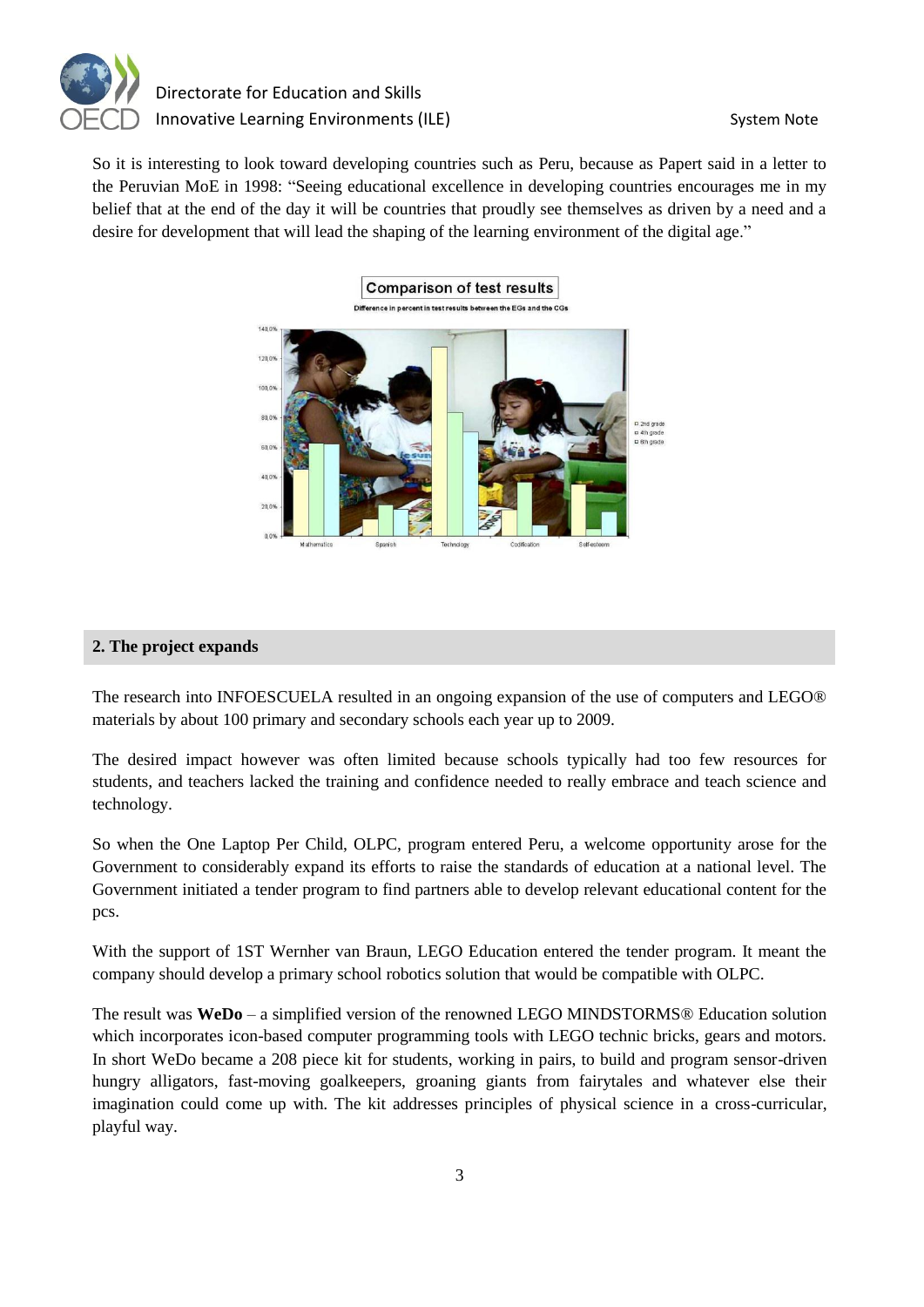

In 2010 an agreement was signed between 1ST Wernher van Braun and the Ministry of Education to equip 20,000 primary schools throughout Peru with training, hardware and software, worth approx 1100 USD per school.



## **3. The programme**

#### **The full scale of the project is to deliver the following:**

- 130,000 LEGO Education WeDo robotics kits.
- 30,000 teacher guides with technical content aimed at guiding elementary school teachers. Includes activities and contextualized learning sessions.
- 20,000 institutional licenses for WeDo software for Linux/Sugar and 10,000 licenses for Microsoft Windows for teachers training.
- 20,000 construction guides of 12 LEGO models.
- 70,000 pedagogical setting banners for classrooms.
- Training of 50 specialists from the Ministry of Education Department of Educational Technology in Educational Robotics.
- In person training for 8,000 teachers (so far) conducted in 24 regions of Peru.
- 20 hours contact per school.
- Virtual training via the Internet [\(www.aprenderhaciendo.edu.pe\)](http://www.google.com/url?q=http%3A%2F%2Fwww.aprenderhaciendo.edu.pe&sa=D&sntz=1&usg=AFQjCNHyHU7KLekoFU7_aDmuZETf_AFxag) for 7,000 teachers, worth 100 hours:

| <b>Course</b>                            | <b>Hours</b> |
|------------------------------------------|--------------|
| <b>Technological Scientific Concepts</b> | 30           |
| Educational Robotics – WEDO              | 40           |
| Curriculum Planning – Primary            | 30           |
|                                          | 100          |

#### **The objectives are to enable teachers to provide lessons in which:**

- Children are provided with challenges designed to increase their daily experiences and to capture their interest.
- Teachers promote the development of learning communities, where students work in teams to develop their own solutions to the problems of science.
- Students are given time to reflect on their solutions and bring their ideas.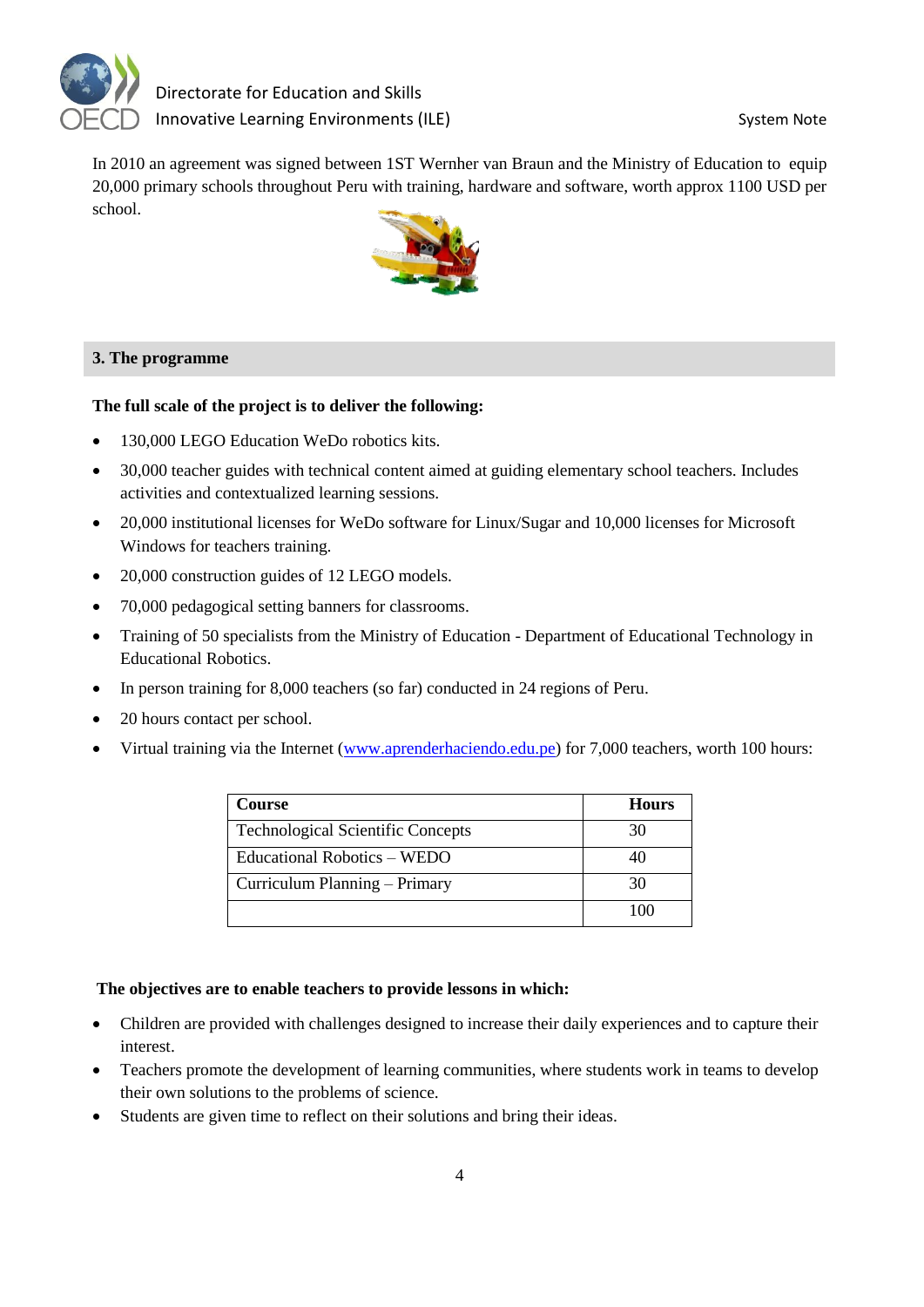

- Students are presented with a follow up on ideas and encouraged to apply new knowledge to additional challenges.
- Teaching is diversified to meet the needs of all types of students, offering different entry points, learning tasks and results tailored to individual needs.
- Expectations for every child must be high and teachers must demonstrate that they believe every student can learn.

#### **4. Key Findings**

#### **Inter-American Development Bank, IDB**

At the time that the Government took on OLPC, it also won the support of the Inter-American Development Bank (IDB) to complete a pilot study of the impact of this project. The study would not just look at the use of LEGO materials to teach physcial science and maths, it would also study the impact of other resources to teach human and environmental science.

Data collected prior to the implementation of the new resources offered a disturbing picture of science education in Peru. Less than 16 percent of principals reported that their school had sufficient textbooks, less than 17 percent indicated that they had sufficient pedagogical literature for teachers. Less than 9 percent said the school had enough materials to teach science experiments. More than 70 percent of teachers had received no training in science or the environment in the last 10 years.

The research consisted of three components. First "an experimental designed evaluation to estimate the causal impact of the new pedagogical approach on scholastic achievement of the students".

Second, surveys of principals, teachers, parents and students to obtain socio-demographic information of the schools and the students' families.

And third, a qualitative evaluation to further understand the context of the treatment and the evaluation.

The pilot study covered 106 schools in the region of Lima with, 53 treated and 53 non-treated schools, and a total of 2,771 third grade students. Baseline exams were applied in science and environment as well as mathematics and reading comprehension to students starting third grade and again at the end of the year (2010 academic year running from April to December).

The survey of the schools' principals aimed to obtain information on the number of students and teachers, the school's facilities, equipment and didactic materials and the school's climate. The survey of teachers collected baseline data on diverse aspects of teaching science and the environment in their school and to their students. A socio-demographic parent survey was given to the students to be brought home, answered by their parents and returned in closed envelopes.

The quantitative research tools were complemented by a qualitative evaluation. The qualitative evaluation consisted of visits in situ to eight schools, four each from the treated and non-treated schools.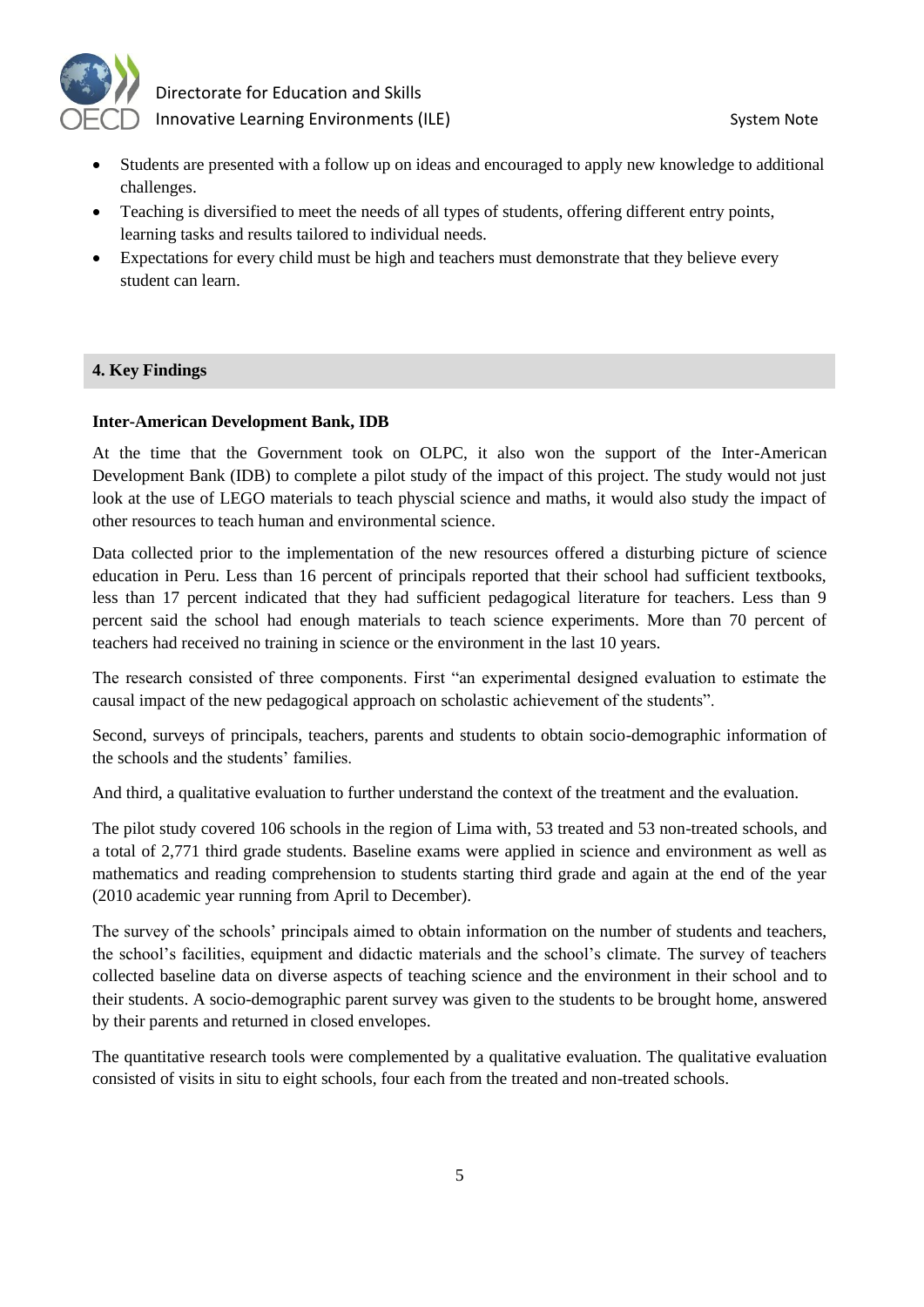

#### **Findings**

As shown in Panel A of Table 3 below there were no impacts on the Human Body and Environment modules (columns one to four) and the overall test score (columns seven and eight). However, there was a significant effect on the Physical World module, in which LEGO materials and teacher training were implemented, with an estimated impact of 0.18 standard deviations (column six).

The IDB report states: "The results show that this new pedagogical method is more effective than those traditionally used in Peruvian schools; despite the fact that the application of the new method was for less time than planned.Further, the size of the effect is higher than that found in the majority of studies on interventions aimed at improving test scores at the school level (see Glewwe et al, 2011)."

The report however, highlights that the reasons for not improving results in the other sections, was largely due to materials not being used effectively.

Furthermore, qualitative evidence corroborates that the program generated interest in pupils regarding this module. Indeed, teachers pointed out that school attendance had always been a problem. However, when plans to use the LEGO kits were preannounced, pupils who were often absent began to come more regularly on those days. Then teachers stopped pre announcing the days that the LEGO kits were to be used resulting in an increase in assistance for all the days. Teachers also reported how children started to identify machines that their parents used at work and understanding scientific concept such as pulleys.

|                                         | Table 3: Overall Results - Science and the Environment |         |             |          |                |          |           |           |  |
|-----------------------------------------|--------------------------------------------------------|---------|-------------|----------|----------------|----------|-----------|-----------|--|
| Dependent Variables:                    | Science & Environment                                  |         |             |          |                |          |           |           |  |
|                                         | Human Body                                             |         | Environment |          | Physical World |          | Overall   |           |  |
|                                         | (1)                                                    | (2)     | (3)         | (4)      | (5)            | (6)      | (7)       | (8)       |  |
| <b>Panel A: Overall Effects</b>         |                                                        |         |             |          |                |          |           |           |  |
| <b>Treatment effect</b>                 | 0.02                                                   | $-0.03$ | 0.08        | 0.03     | $0.22**$       | $0.18**$ | 0.15      | 0.10      |  |
|                                         | (0.09)                                                 | (0.06)  | (0.10)      | (0.07)   | (0.10)         | (0.08)   | (0.11)    | (0.07)    |  |
| Observations                            | 2536                                                   | 2373    | 2536        | 2373     | 2536           | 2373     | 2536      | 2373      |  |
| Panel B: Effects by Gender              |                                                        |         |             |          |                |          |           |           |  |
| Girls                                   | $-0.06$                                                | $-0.06$ | $-0.03$     | $-0.03$  | 0.10           | 0.10     | 0.02      | 0.02      |  |
|                                         | (0.10)                                                 | (0.07)  | (0.11)      | (0.07)   | (0.11)         | (0.09)   | (0.12)    | (0.08)    |  |
| Additional effect on                    |                                                        |         |             |          |                |          |           |           |  |
| <b>Boys</b>                             | 0.14                                                   | 0.06    | $0.20**$    | 0.11     | $0.24***$      | $0.16**$ | $0.25***$ | $0.15***$ |  |
|                                         | (0.09)                                                 | (0.08)  | (0.08)      | (0.07)   | (0.08)         | (0.08)   | (0.09)    | (0.07)    |  |
| Observations                            | 2536                                                   | 2373    | 2536        | 2373     | 2536           | 2373     | 2536      | 2373      |  |
| <b>Panel C: Geographical Effects</b>    |                                                        |         |             |          |                |          |           |           |  |
| Rural                                   | $-0.23$                                                | $-0.18$ | $-0.20$     | $-0.16$  | 0.02           | 0.09     | $-0.14$   | $-0.08$   |  |
|                                         | (0.14)                                                 | (0.12)  | (0.18)      | (0.13)   | (0.16)         | (0.13)   | (0.18)    | (0.13)    |  |
| Urban                                   | 0.07                                                   | 0.01    | 0.16        | 0.10     | $0.26**$       | $0.20**$ | 0.21      | $0.14*$   |  |
|                                         | (0.10)                                                 | (0.07)  | (0.12)      | (0.07)   | (0.12)         | (0.09)   | (0.13)    | (0.08)    |  |
| Observations                            | 2536                                                   | 2373    | 2536        | 2373     | 2536           | 2373     | 2536      | 2373      |  |
| Panel D: Geographical Effects by Gender |                                                        |         |             |          |                |          |           |           |  |
| Rural - Girls                           | $-0.29$                                                | $-0.21$ | $-0.30$     | $-0.23*$ | $-0.10$        | $-0.03$  | $-0.26$   | $-0.18$   |  |
|                                         | (0.18)                                                 | (0.14)  | (0.19)      | (0.13)   | (0.18)         | (0.15)   | (0.20)    | (0.14)    |  |
| Rural - Boys                            | $-0.17$                                                | $-0.15$ | $-0.10$     | $-0.09$  | 0.14           | 0.21     | $-0.02$   | 0.02      |  |
|                                         | (0.16)                                                 | (0.15)  | (0.20)      | (0.17)   | (0.17)         | (0.14)   | (0.20)    | (0.17)    |  |
| Urban - Girls                           | $-0.00$                                                | $-0.02$ | 0.06        | 0.06     | 0.15           | 0.14     | 0.10      | 0.08      |  |
|                                         | (0.11)                                                 | (0.07)  | (0.12)      | (0.08)   | (0.14)         | (0.11)   | (0.14)    | (0.09)    |  |
| Urban - Boys                            | 0.13                                                   | 0.04    | $0.25*$     | 0.15     | $0.36***$      | $0.26**$ | $0.32**$  | $0.20**$  |  |
|                                         | (0.11)                                                 | (0.09)  | (0.14)      | (0.09)   | (0.13)         | (0.10)   | (0.14)    | (0.10)    |  |
| Observations                            | 2536                                                   | 2373    | 2536        | 2373     | 2536           | 2373     | 2536      | 2373      |  |
| Baseline controls                       | No                                                     | Yes     | No          | Yes      | No             | Yes      | No        | Yes       |  |

standard errors clustered at the school level are in parentheses. \* significant at 10%; \*\* significant at 5%; \*\*\* significant at 1%. All scores are expressed in standard deviations with respect to the control group. Estimations in columns one, three, five, and seven are obtained by estimating the model without controlling by the initial test scores. Therefore, we used at the base line. The reported estimations in columns two, four, six, and eight are controlled for initial exam results of each pupil therefore includes pupils that were tested at the base line and the end line, that is, 2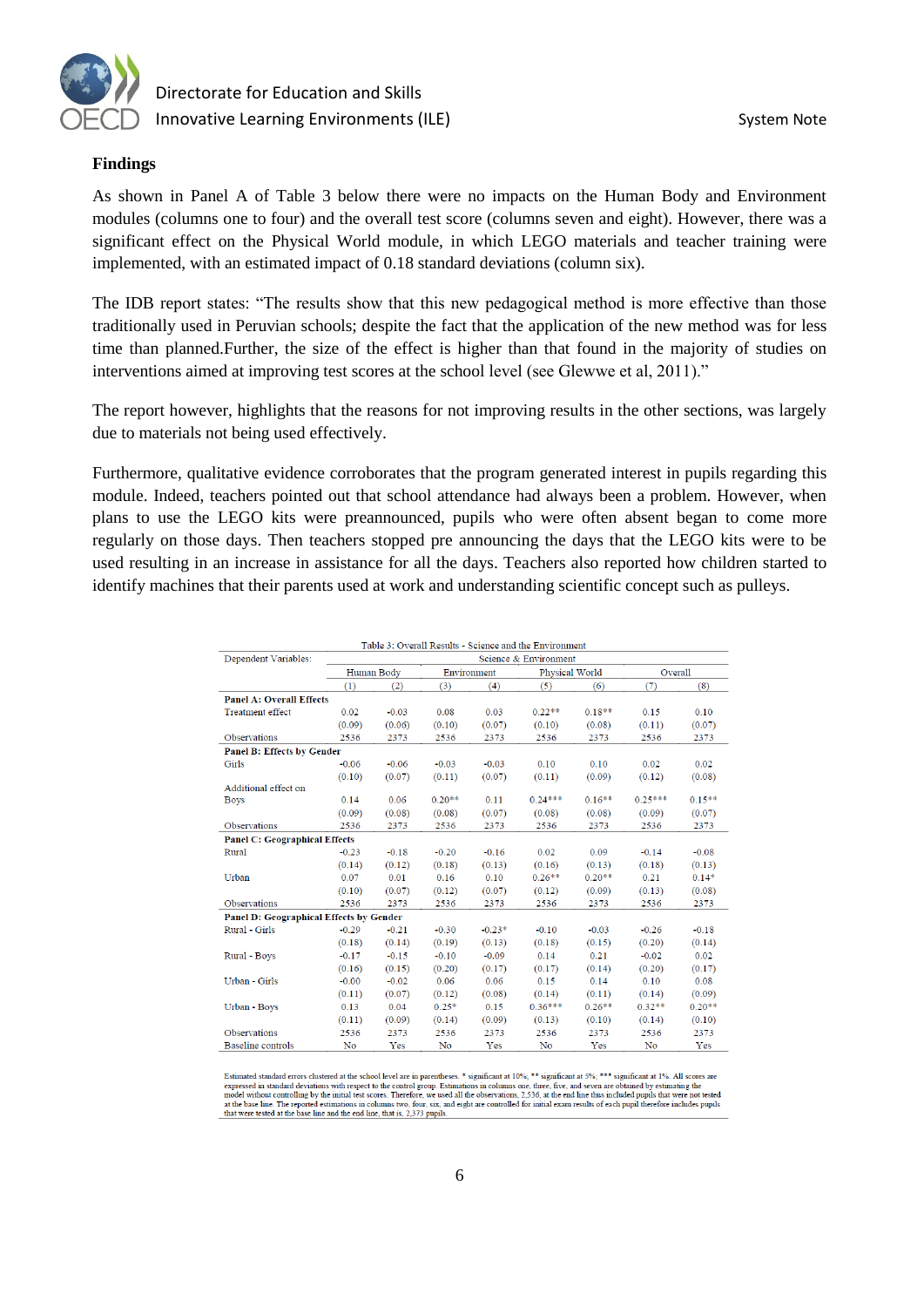

The report also looked at differences between geography, gender and potential side effects on other subject areas including mathematics and reading comprehension. It found that boys tended to perform better than girls, and that high performers continued to retain their 'advantage', which suggests that teaching should be organised in ability groups so that the lessons could be better differentiated. It also did not find evidence of improved scores in other subject area, but suggests that this may still be proven over a longer study period.

Generally there was no impact on the intervention of teachers' perceptions regarding their work. However, there was one significant exception. There was a negative impact on teachers' perception that it is necessary first to teach theory and only afterwards practice. This question was intended to capture whether teachers had achieved what the methodology was looking for: to shift away from in class explanations to practical examples using the LEGO kits.

This result shows that the teachers in the treatment group at least in rhetoric successfully managed to shift away from the traditional focus on science history and the memorization of concepts.

The report concludes:

*"The quality of education in Peru is a major problem as evidenced by the country's low performance on national, regional and international standardised tests. The need for evidence of what improves the quality of education is a crucial policy issue.*

In this paper we present the findings of an experimental evaluation of a new student centred *pedagogical approach in the teaching of Science and Environment at the third grade level in Peru.* 

*Despite complications resulting in only a partial implementation of the pilot we find positive and significant improvements in test scores of students taught with the new method.*

*A challenge for an eventual scale-up of the program consists in ensuring that all students benefit from the new teaching methods, particularly girls and students in rural schools. This is a critical policy design issue in a country with an inequitable distribution in the quality of education and learning outcomes."*

#### **5. Next steps**

1ST Wernher van Braun will continue to implement the use of LEGO materials and to train teachers in Peru to adopt a more faciltative approach to teaching, that blends theory with practice in an engaging way. There are a number of hurdles and opportunities.

#### **At Primary Level:**

Only 8,000 teachers have so far been trained among the 20,000 schools (the total potential number of teachers who could benefit from training is 200,000). There are insufficient resources to match demand.

Many schools are too poorly equipped to implement the new technology. About 30 new buildings have been created in response to this need, but many are still lacking.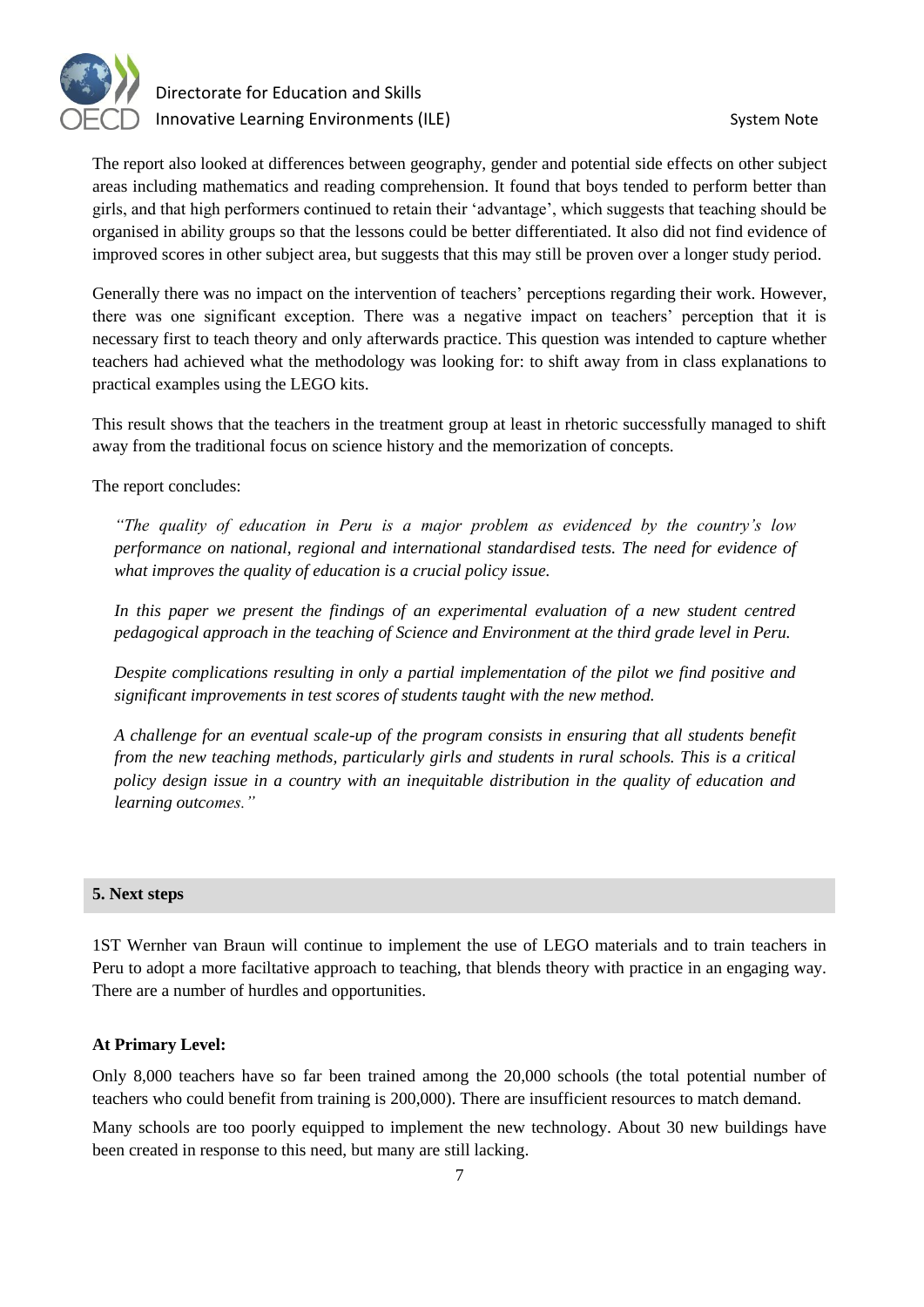

Training needs to be repeated and additional teaching materials provided in order to keep the momentum going. There is only one Teachers Guide per school which is not sufficient. Additional funding is needed.

1ST Wernher van Braun has now developed a **Diploma in Educational Robotics** for Elementary Teachers, with support and advice from Professor Mitchel Resnick of MIT in Boston. Resnick is a research fellow of the LEGO Learning Institute and a valued advisor to the LEGO Group.

The diploma addresses technology, creative engineering, control and automation and robotics, and aims to explore:

- Learning through research
- Encouraging creativity
- Promoting experimentation
- Improving teaching methods
- Improving understanding of physics and mathematics.
- Strategies for developing math, science and environment, social and personal communication skills through specific technological experiences.

#### **At Secondary Level:**

The use of LEGO Education resources as Secondary School level has been comparitively limited, but there has been a project in Lima covering 20 secondary schools using LEGO MINDSTORMS Education materials, which is a more advanced version of WeDo for students aged 10+. Many of the teachers trained in these schools however have left and the schools urgently require new training.

A further 29 secondary schools have been identified to extend this project, but a decision to move ahead has been pending for 2 years.

The Institute of Von Braun is also currently developing training materials and a secondary school diploma, while also promoting education robotics across the country through seminars and exhibitions.

#### **Robotics Competitions**

Peru has an opportunity to participate in global robotics championship events such as FIRST LEGO League, which involves hundreds of thousands of teams and schools across the US, Latin America, Canada and Europe, and the World Robot Olympiad, which also operates globally.

Competitions have proven to be hugely effective in motivating students to choose science and technology subjects at school and to pursue careers in science and engineering.